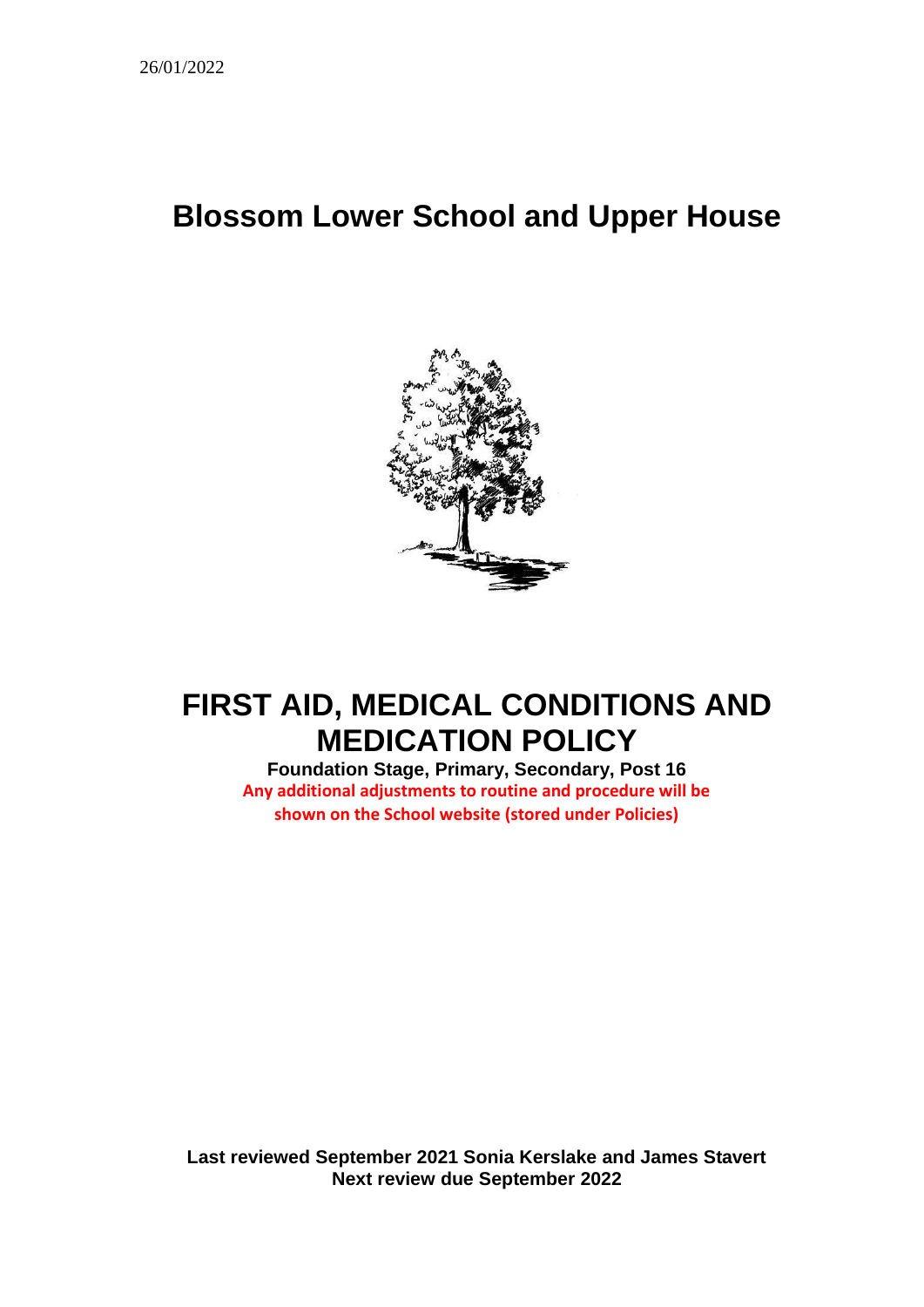# **(To be read in conjunction with EYFS Medical Policy)**

# **1. STATEMENTS OF INTENT:**

The School ensures that staff are properly trained to provide the support that pupils need.

The School ensures that all members of staff understand their responsibilities in the arrangements to support pupils at school with medical conditions or in need of first aid. Whole-school awareness training is regularly carried out and new staff are given induction training.

The School works with parents to maintain a successful collaborative working arrangement, ensuring that the needs of pupils are met. The School is aware that our pupils' communication difficulties mean that careful parent/school communication is crucial.

The School works to ensure that the progress, outcomes and also SMSC development of pupils with medical conditions and/or on long-term medication is carefully monitored as with all pupils.

## First Aid:

It is a statutory requirement for an employer to make First Aid provision for all employees. At Blossom House School we recognise that the provision should cover all staff, pupils and visitors. Blossom House School is committed to providing a safe environment for everyone and will provide appropriate training for all staff who would like to complete a first aid training course. All office staff and P.E. teachers are required to complete a course regularly.

## Medical conditions:

The school supports children with medical conditions (eg epilepsy) and children who are on medication for any long-term diagnoses (eg ADHD). All staff understand their role in this; this policy is on our website and is available in the school office. It is written with regard to the latest Department for Education guidance (*Supporting pupils at school with medical conditions December 2015*)

The school's insurance contains a healthcare extension, which covers administration of prescription medication.

## **2. AIMS:**

- To provide First Aid treatment where appropriate to all staff, pupils and visitors.
- To have a clear procedure for dealing with and reporting minor and major accidents.
- To ensure that lists of names and numbers of first aiders are available around the school. (Main office, computer system, classrooms)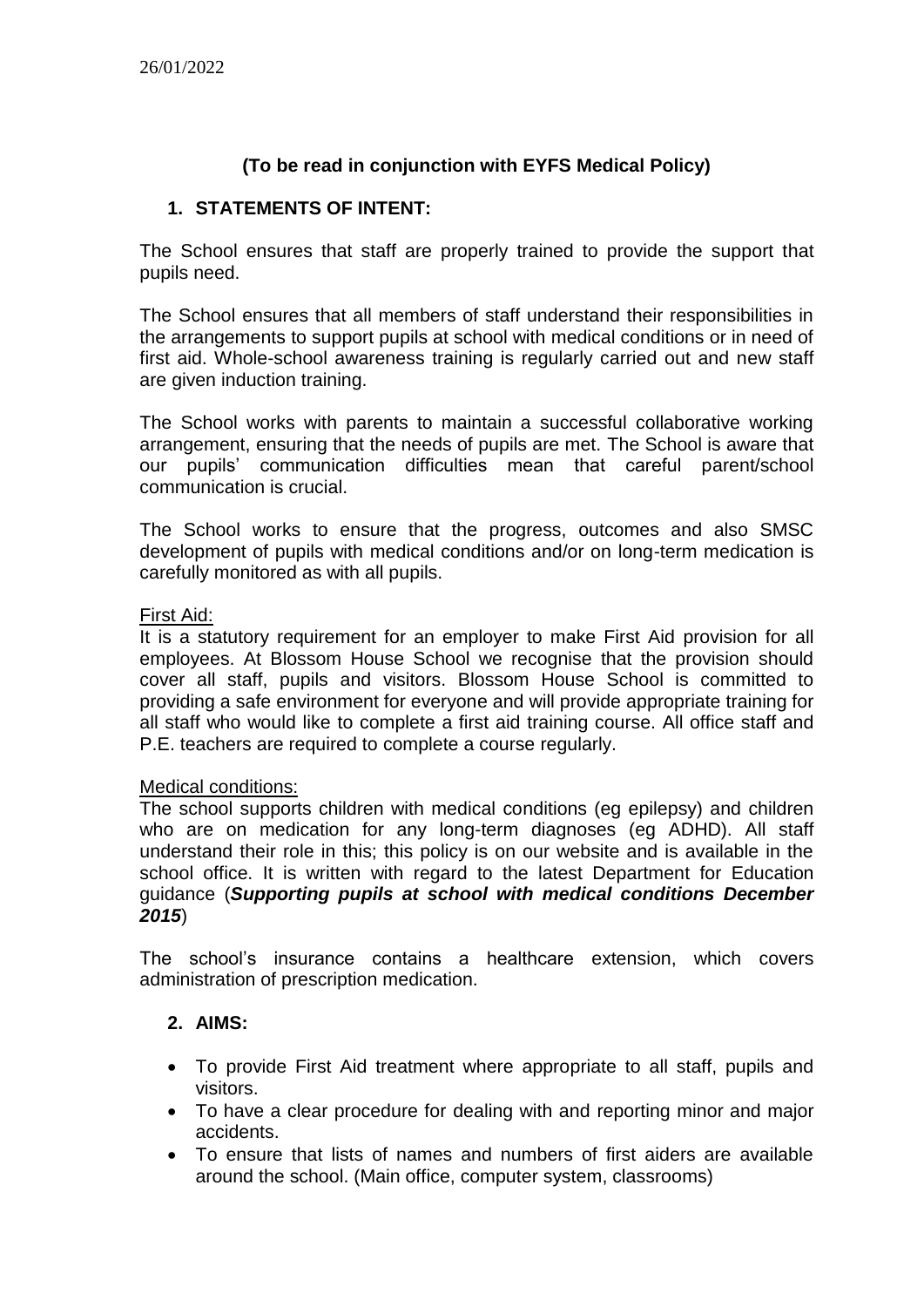- To ensure that there is a sufficient number of first aiders on site during term time, and that there is always a first aider on educational visits (see Educational Visits policy).
- To have first aid kits always available in the school, on school trips and in the minibuses.
- To carry out risk assessments of the school premises in order to reduce the chances of an accident. (See Health and Safety Policy)
- To report any hazards or risks to reduce the chances of an accident. (See Health and Safety Policy)
- To ensure pupils with medical conditions are supported in the school.
- To have Individual Healthcare Plans where appropriate, which are formulated to fit the pupil's specific needs and agreed by all relevant people. The Healthcare Plan will include details of the medical condition, symptoms etc, medication.
- To ensure that sufficient staff are trained within the school to support pupils with medical conditions; to ensure that all staff are aware of pupils' conditions and needs.
- To ensure that pupils with medical conditions are not excluded from taking part in any aspect of school life.
- To ensure up-to-date allergy and emergency information on pupils is in each classroom and in the sick room and that all staff receive regular information sessions and training on this.

# **3. ILLNESS:**

## Diarrhoea and/or vomiting

The school follows government guidelines. Parents are informed that pupils must be kept away from school for 48 hours from the last episode of diarrhoea or vomiting.

Parents are informed if their child seems unwell at school and may be asked to collect him/her.

# **4. FIRST AID / EMERGENCIES / MINOR AND SERIOUS INCIDENTS AND ACCIDENTS:**

First Aid Kit Location:

- Main school office
- Both minibuses
- Science laboratory (and burns kit)
- Sports hall kitchen
- Food tech rooms
- Nursery kitchen
- Post 16 building
- Art and D&T rooms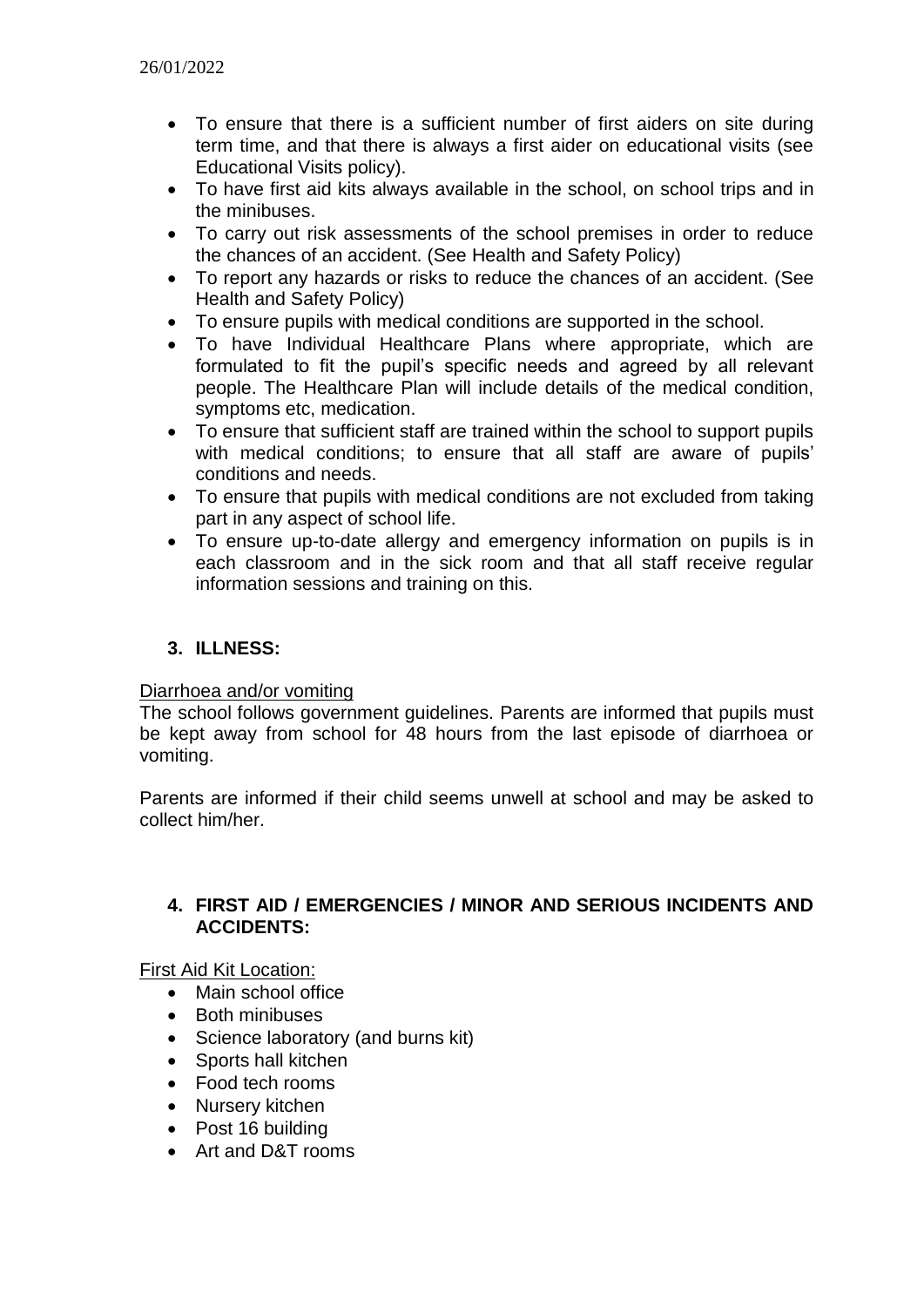## Eyewash:

- Main school office
- Science laboratory
- Food tech rooms
- Sports hall kitchen
- Nursery kitchen
- Art and D&T rooms

## First Aiders:

All first aiders must have an approved up to date certificate. Blossom House School provides regular courses in order to offer new staff the chance to be a first aider and to update certificates that have expired. A list of first aiders is in the office and on the computer system (in 'useful documents').

## Blood and Body Fluids Spillage:

Blood and body fluids (e.g. faeces, vomit, saliva, urine, nasal and eye discharge) may contain viruses or bacteria capable of causing disease. It is therefore vital to protect both yourself and others from the risk of cross infection. In order to minimize the risk of transmission of infection both staff and pupils should practise good personal hygiene and be aware of the procedure for dealing with body spillages.

#### See *Health and Safety Executive OCE23 <http://www.hse.gov.uk/pubns/guidance/oce23.pdf>*

- Wash hands before and after potential contact and avoid hand to mouth contact
- Wear gloves when the contact with blood or body fluid is anticipated
- Protect skin lesions and existing wounds by means of waterproof dressings and/or gloves
- Avoid use of, or exposure to, needles and sharp objects, where possible. Sharps should be disposed of in a sharps bin.
- Avoid contamination of the person by waterproof or plastic apron
- Control surface contamination by blood and bodily fluids through containment and appropriate decontamination procedures; absorbent disinfectant material should be used which can be placed over a bodily fluid spillage to soak it up before disposal.
- Dispose of all contaminated waste and linen safely. Waste must be placed in a biohazard bag and dealt with as clinical waste
- In the event of changing nappies or toileting children, staff should follow the hygiene guidelines outlined within the 'Hygiene- Toileting' policy.
- All appropriate precautions will be taken by staff when cleaning up after incidents involving blood, vomit, and other bodily fluids.

In the event of contact with a body fluid in the eyes, mouth or open wounds the following precautions should be taken by staff:

- Wash affected part thoroughly
- Encourage wounds to bleed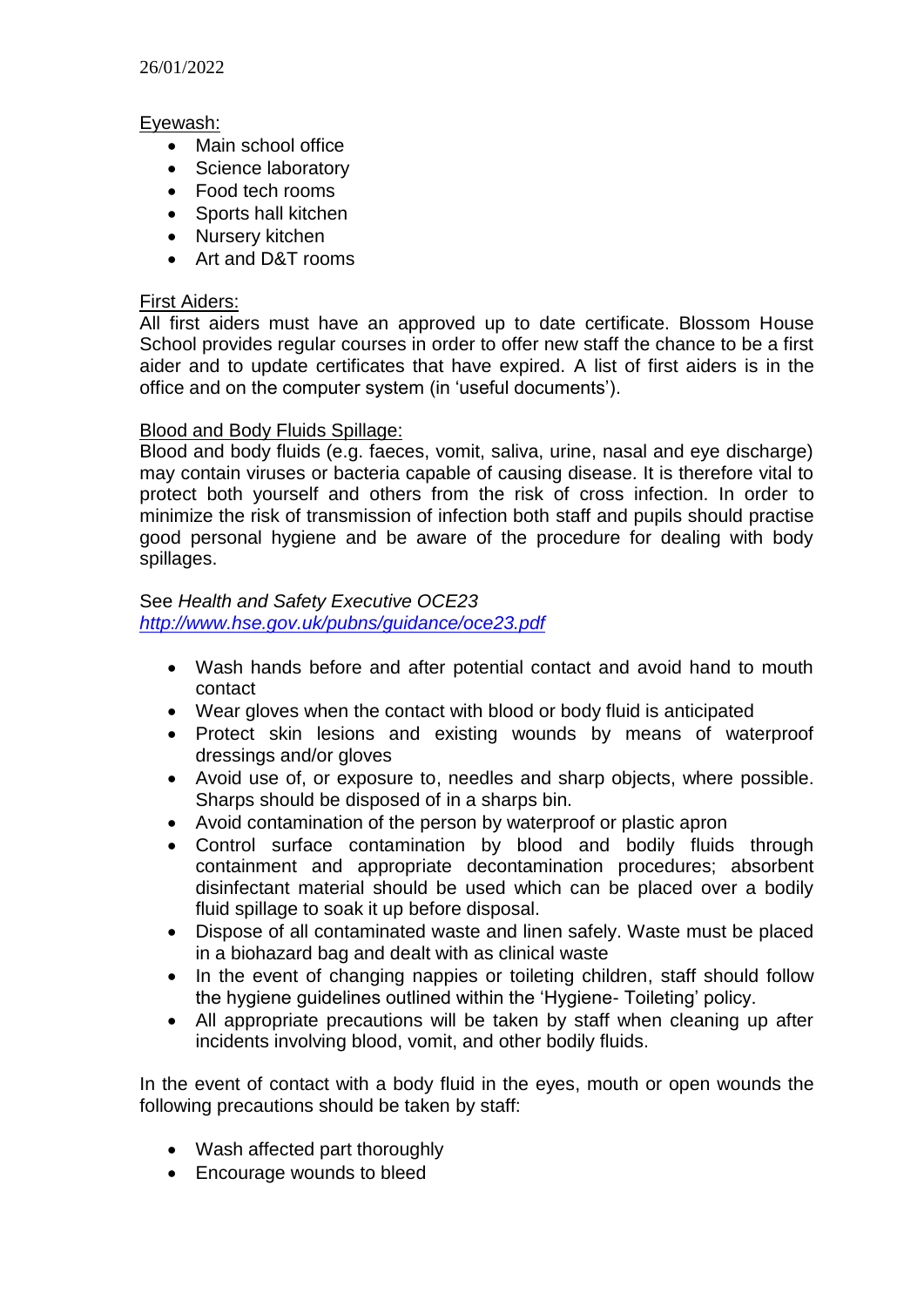• Affected persons should go to A&E as soon as possible (within 1 hour if possible and certainly within 24 hours)

Accidents and injuries (minor or serious):

- Main School: the pupil should be brought to the office. Office staff/Sonia (first aiders) will administer the appropriate treatment. The member of staff involved or the first aider logs it in Schoolpod. In the event of pupils feeling unwell during lessons then they should also be sent to the school office. The office will then call the parent to inform them of an injury if it is serious. If not then parents will be contacted at the end of the day by the office. If the injury is minor and does not require treatment then the member of staff involved must inform the office so that an accident form can be filled out and the parents informed at the end of the day. All staff with information or involved with an accident must fill in all the details on the accident report as soon as they get the opportunity.
- Early Years Foundation Stage: if the accident is minor (slight cut, bump or a graze) a first aid trained member of staff will administer the appropriate treatment and complete a Schoolpod log. If that staff member requires a second opinion, they will either take the child to the office or ask an office member to come and see the child in the early years building. A copy is printed out, signed by parents and kept on file.
- Staff and visitors: any accidents or injuries must also be logged (minor or serious).
- Parents are asked to inform the school if their child has hurt themselves at home, in case of delayed reaction.
- Head injuries protocol:
	- 1. obtain second opinion from first aider about severity
	- 2. phone parent in all cases, however minor

3. action dependent on severity: rest / parent to collect child / take to A&E (or call ambulance)

Other injuries protocol (suspected fracture, sprain or break):

- 1. obtain second opinion from first aider
- 2. phone parent in all cases

3. dependent on severity: take to A&E or call ambulance. If taken to hospital the pupil should be accompanied by an appropriate adult, preferably one who knows the pupil well.

The Principal is always informed if a pupil has been taken to A&E.

Merton Early Years Team, LADO and Ofsted may need to be informed (see below).

If an accident involves a major injury, death, injury that involves being off for over 3 days or a disease (occupational ill health) then Blossom House School understands it has a duty under the '*Reporting of Injuries, Diseases and Dangerous Occurrences Regulations 2013'* (RIDDOR- see Appendix A and also Health and Safety Policy and [http://www.hse.gov.uk/riddor/\)](http://www.hse.gov.uk/riddor/) as follows: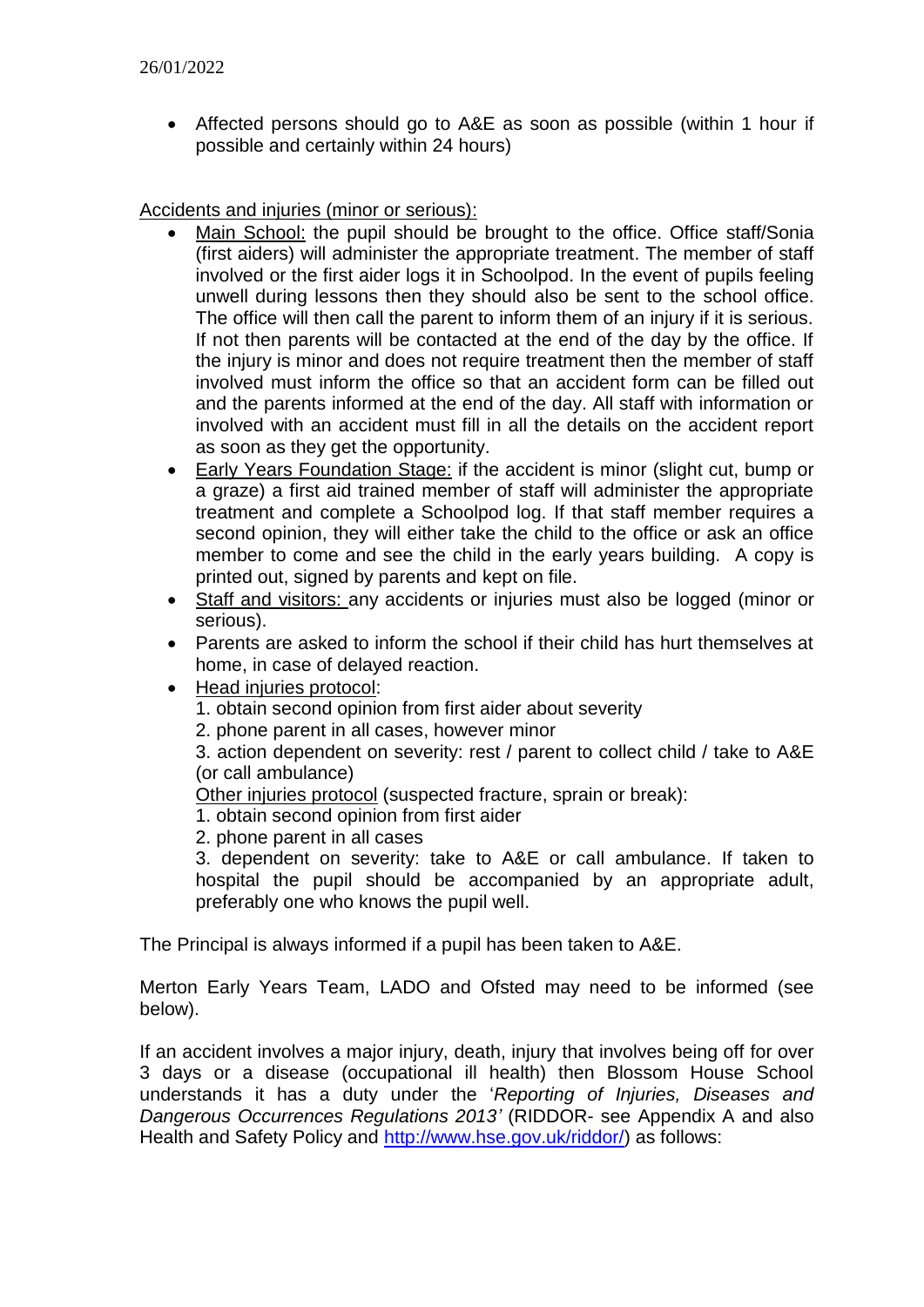# Early Years Foundation Stage

• In the case of a non-serious/less serious accident or incident (ie child taken to the hospital but not as an emergency, and **is kept in overnight)** the school understands that it should notify:-

1. Merton Early Years team (020 8545 3800 / [providers@merton.gov.uk](mailto:providers@merton.gov.uk) ) within 24 hours 2. OFSTED *(0300 123 1231 / 08456 40 40 40/ [cie@ofted.gov.uk\)](mailto:cie@ofted.gov.uk)* within 14 days**.** Blossom House must provide OFSTED with a summary of how the accident happened, the action taken, and should include any action taken as a result to stop the accident happening again (where applicable). See Appendix B.

• In the case of a serious accident or incident where a child is very seriously injured (where 999 has been called or an emergency ambulance service is required); or involved in a serious incident as a result of extreme poor practice or extreme poor supervision; then Blossom House must contact the following:-

1. LADO 020 8545 3179 or LADO@merton.gov.uk (within 24 hours)

2. Ofsted 0300 123 1231 / 08456 404040 or CIE@ofsted.gov.uk *(The registered person (Joanna Burgess) or representative calling on her behalf should do this directly* within 24 hours) 3. The Early Years Team at 0208 545 3800 or [providers@merton.gov.uk](mailto:providers@merton.gov.uk) (marked confidential and urgent) (within 4 hours) 4. Health and Safety Executive following RIDDOR reporting (within 10 days)

Blossom House Lower School and Upper House and the post 16 provision

In the case of a non-serious/less serious accident or incident (child taken to the hospital but not as an emergency, and is kept in overnight) the school will notify:-

1. Ofsted *(0300 123 1231 / 08456 40 40 40)* within 14 days**.** Blossom House will provide OFSTED with a summary of how the accident happened, the action taken, and should include any action taken as a result to stop the accident happening again (where applicable).

• In the case of a serious accident or incident where a child is very seriously injured (where 999 has been called or an emergency ambulance service is required); or involved in a serious incident as a result of extreme poor practice or extreme poor supervision; then Blossom House will notify:-

1. LADO 020 8545 3179 or [LADO@merton.gov.uk](mailto:LADO@merton.gov.uk) ASAP

2. Ofsted 0300 123 1231 / 08456 404040 or *(The registered person (Joanna Burgess) or representative calling on her behalf should do this directly* within 24 hours)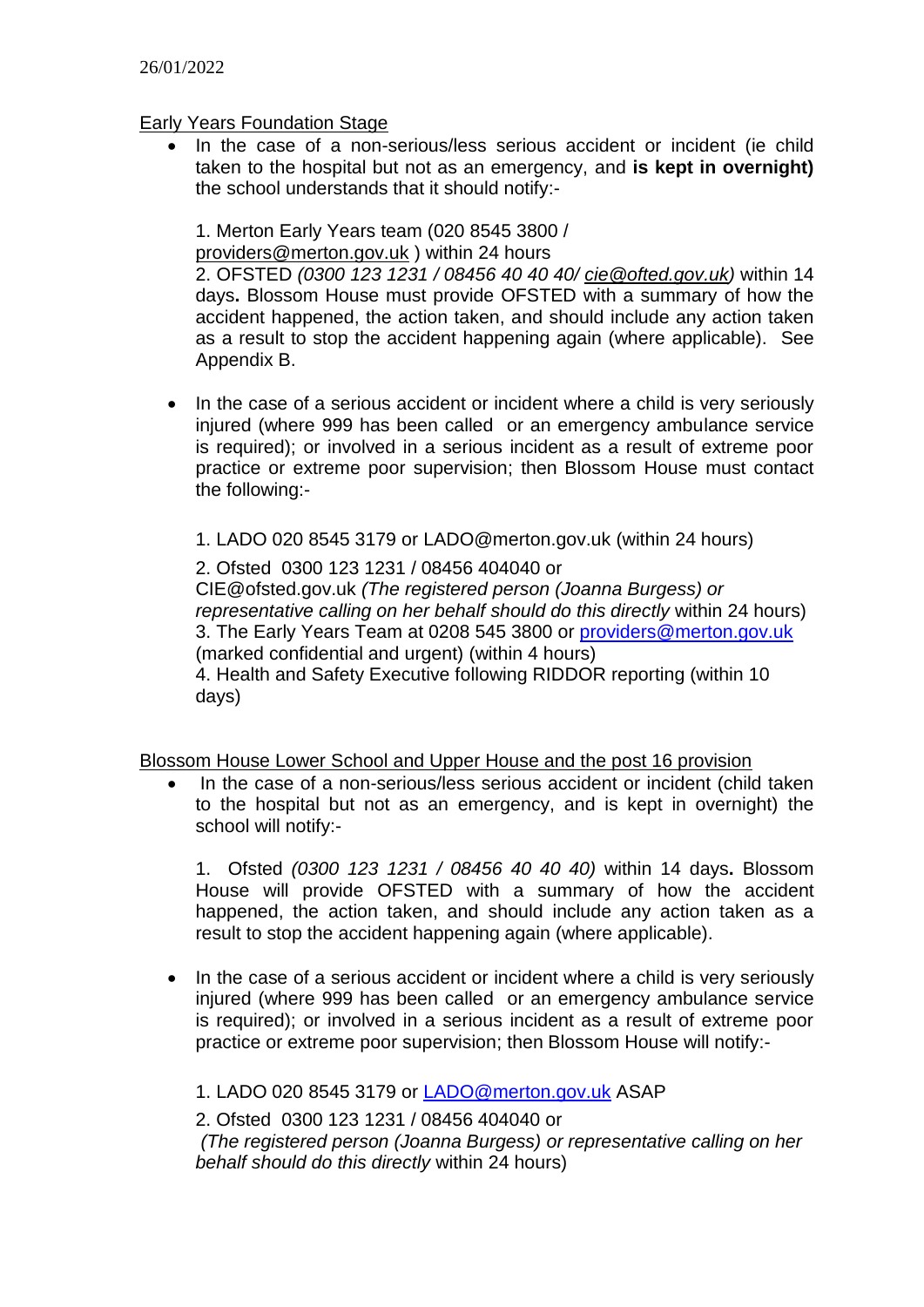If the serious accident or incident calls into question any indication of negligence, poor practice or breach of legislation, which may result in a police or health and safety investigation, Blossom House must also notify:

1. The Health & Safety (H&S) Executive 0845 300 9923 (where there has been a serious accident)

2. Police (emergency) 999 (non-emergency) 101 (according to judgement)

If a child in the main school / Early Years dies as a result of an accident or incident at Blossom House then immediate contact must be made with:-

**1.** The LADO at [LADO@merton.gov.uk](mailto:LADO@merton.gov.uk) 02085453179

2. The MASH team on 020 8545 4226/4227

3. Ofsted at [cie@ofsted.gov.uk](mailto:cie@ofsted.gov.uk) (marked urgent – child death/very serious injury) 03001231231/08456404040

4. The Early Years Team at 0208 274 5300 and at providers@merton.gov.uk

5. Police (emergency) 999 (non-emergency) 101 (if appropriate)

6. Health & Safety (H&S) Executive 08453009923 (follow up with RIDDOR within 10 days).

It is important that when you contact the above organisations you make it clear that a child has died (or has serious or life threatening injuries) and stress the urgency of the situation.

Where it is not possible to leave the area exactly as it was, then photos should be taken of all relevant areas and resources. Blossom House understands that it must not clean up or investigate the accident/incident. Everyone involved should provide a written account which they should sign as a true and accurate record. This should be in the person's own words and there should be no collaboration amongst those present prior to writing their accounts. An overview should be written detailing what happened, with a timescale, details of children and staff involved and the action taken to date. These will need to be made available should there be an investigation by the police, H&S, Ofsted or the local authority. Where it is clear that the accident or incident was the direct result of one particular person, arrangements will need to be made to safeguard children through Fiona Roberts (Designated Safeguarding Lead) and the wider Child Protection team.

You must not investigate the accident or incident however, you should arrange for everyone who was involved to provide a written account which they should sign as a true and accurate record. This should be in the person's own words and there should be no collaboration amongst those present prior to writing their accounts and no attempt by anyone to interfere in this process.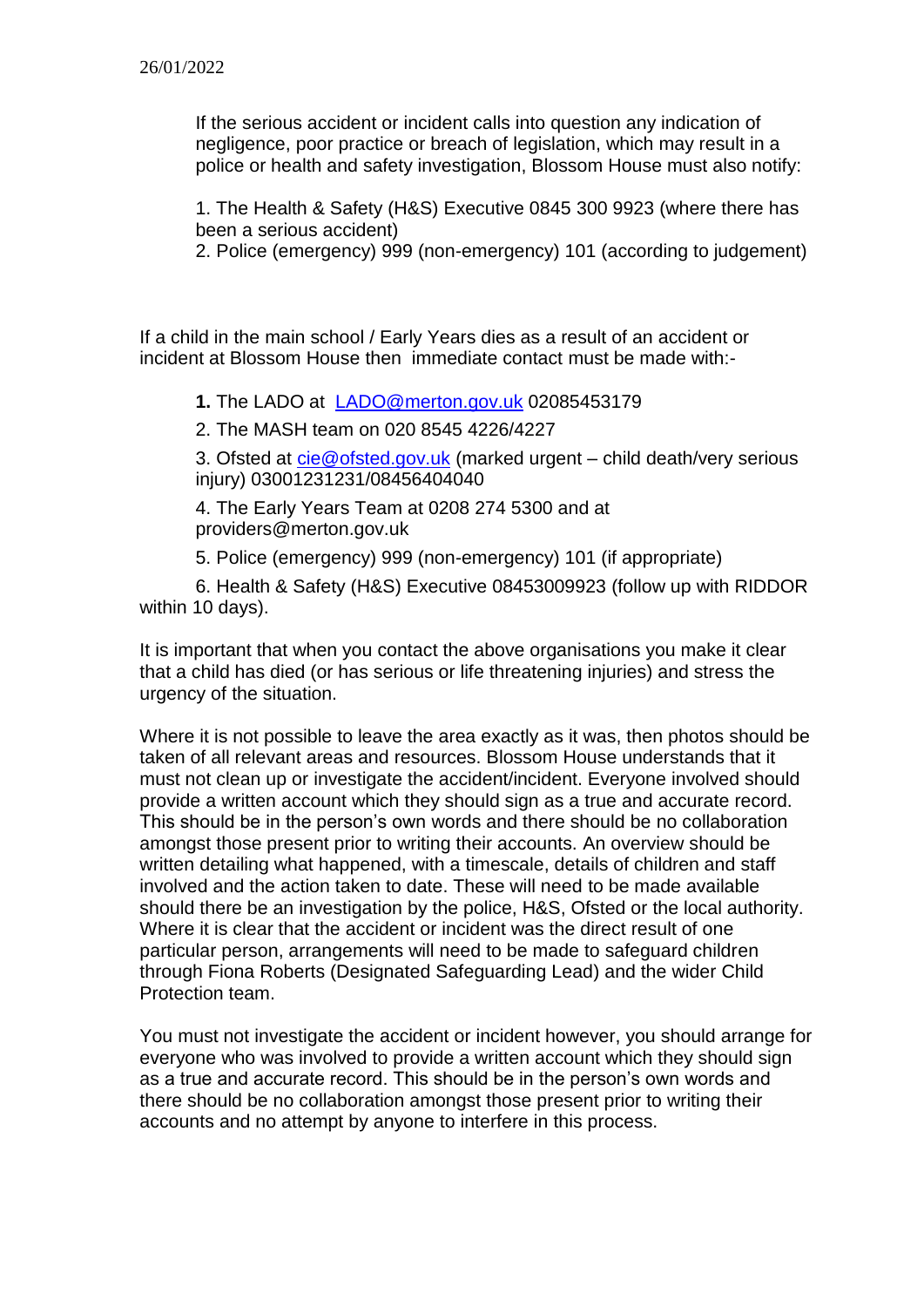Blossom House should ensure that any relevant records are kept (e.g. attendance registers, child records, staff records, accident records, medication records, incident records, training records, relevant policies or procedures etc.) so that these may be included in an investigation.

Blossom House will wait for decisions to be made by the organisations contacted as to what will happen next, and will comply with any instructions given or decisions that are made.

Blossom House may decide to temporarily close the school / Early Years for a few days, and understand that Ofsted may also temporarily suspend registration.

Where it is clear that the accident or incident was the direct result of the actions of one particular person, Blossom House School understands that it should make arrangements to safeguard children, according to our safeguarding and child protection policies and procedures.

# **5. MEDICAL CONDITIONS AND MEDICATION**

## Early Years Foundation Stage

Medication procedures are covered in the Early Years Medical Policy. Please refer to this.

Blossom Lower School and Upper House and Post 16 provision

Parents give written details of their child's daily medication and allergy details when their child starts at Blossom House, and are required to update this when necessary. They also give details re any diagnosis of eg ADHD, epilepsy etc.

Certain pupils have an Individual Healthcare Plan (eg for epilepsy) which is kept in the pupil's file, and all school staff are made aware of it.

Appropriate information is kept in the sick room and each classroom (with photos of pupils). Allergy and medication details are on the MIS system which is constantly updated.

Regular information and training sessions are given to all staff to ensure they are aware of pupils with specific allergies and diagnoses and how to manage these (eg use of epi-pen).

Pupils who take daily medication must store this in the office in the locked medical cupboard (except post 16). Epi pens and inhalers should also be stored in the cupboard (unlocked) unless a pupil has permission to keep their own (post 16). We have spare inhalers for emergency use; these are carefully washed after use. All inhalers and epi pens are checked regularly to make sure that they are in date. Access to the main office medical cupboard is restricted to the office staff and Sonia.

A written record is kept of all medication brought into school and then administered to pupils, stating when and how much administered, and by whom.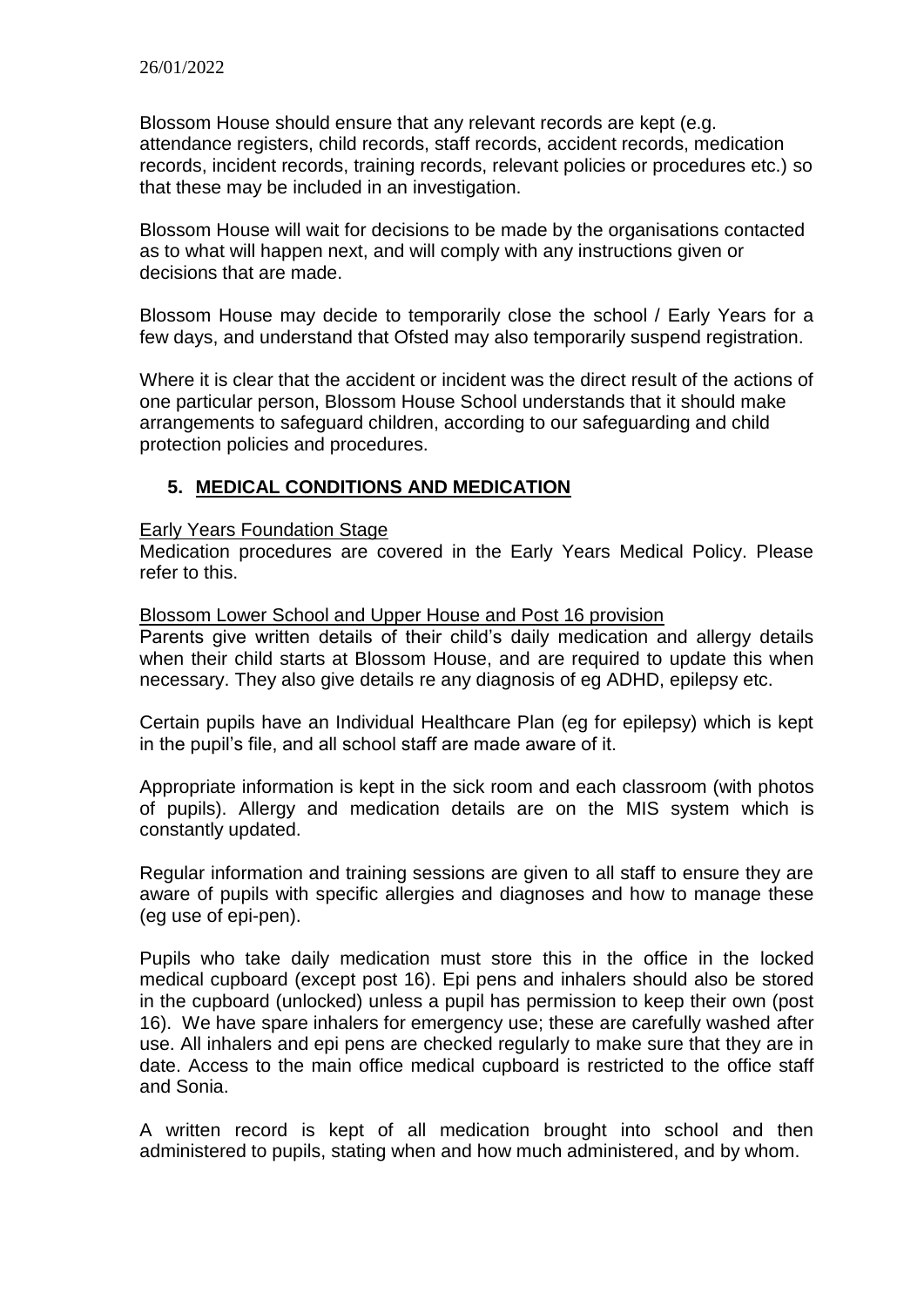We do not require parents to come to school to administer medication. However we always require written instructions from a parent or instructions on the medication container dispensed by the pharmacist. This should be in-date, labelled, and in the original container as dispensed by the pharmacist. No child under 16 should be given prescription or non-prescription medicines without their parent's written consent. Staff must not give prescription medicines without appropriate training.

We may give certain pain medication (Calpol or paracetamol) with written instructions from a parent.

We do not consider it appropriate or safe for our pupils to carry their own medication around the school with them. Parents must let us know when sending replacement medication into school with their child, and should give it to the cab driver or escort to bring to the school office.

Pupils' inhalers, daily medication etc must be taken when they go offsite on a trip or visit; knowledge of pupils' medical needs forms part of the risk assessment. Staff must sign medication out and back in. It is the responsibility of the member of staff who took the medication out of school to return it and sign the sheet.

A first aid kit must be taken on trips or visits. These are regularly checked.

## Appendix A - RIDDOR

### **Types of reportable incidents**

Deaths and injuries

If someone has died or has been injured because of a work-related accident this may have to be reported. Not all accidents need to be reported, other than for certain [gas](http://www.hse.gov.uk/riddor/reportable-incidents.htm#gas)  [incidents,](http://www.hse.gov.uk/riddor/reportable-incidents.htm#gas) a RIDDOR report is required only when:

- the accident is [work-related](http://www.hse.gov.uk/riddor/key-definitions.htm#work-related)
- it results in an injury of a type which is reportable

Types of reportable injury

### **The death of any person**

All deaths to workers and non-workers, with the exception of suicides, must be reported if they arise from a work-related accident, including an act of physical violence to a worker.

### **Specified injuries to workers**

The list of 'specified injuries' in RIDDOR 2013 replaces the previous list of 'major injuries' in RIDDOR 1995. Specified injuries are (regulation 4):

- fractures, other than to fingers, thumbs and toes
- amputations
- any injury likely to lead to permanent loss of sight or reduction in sight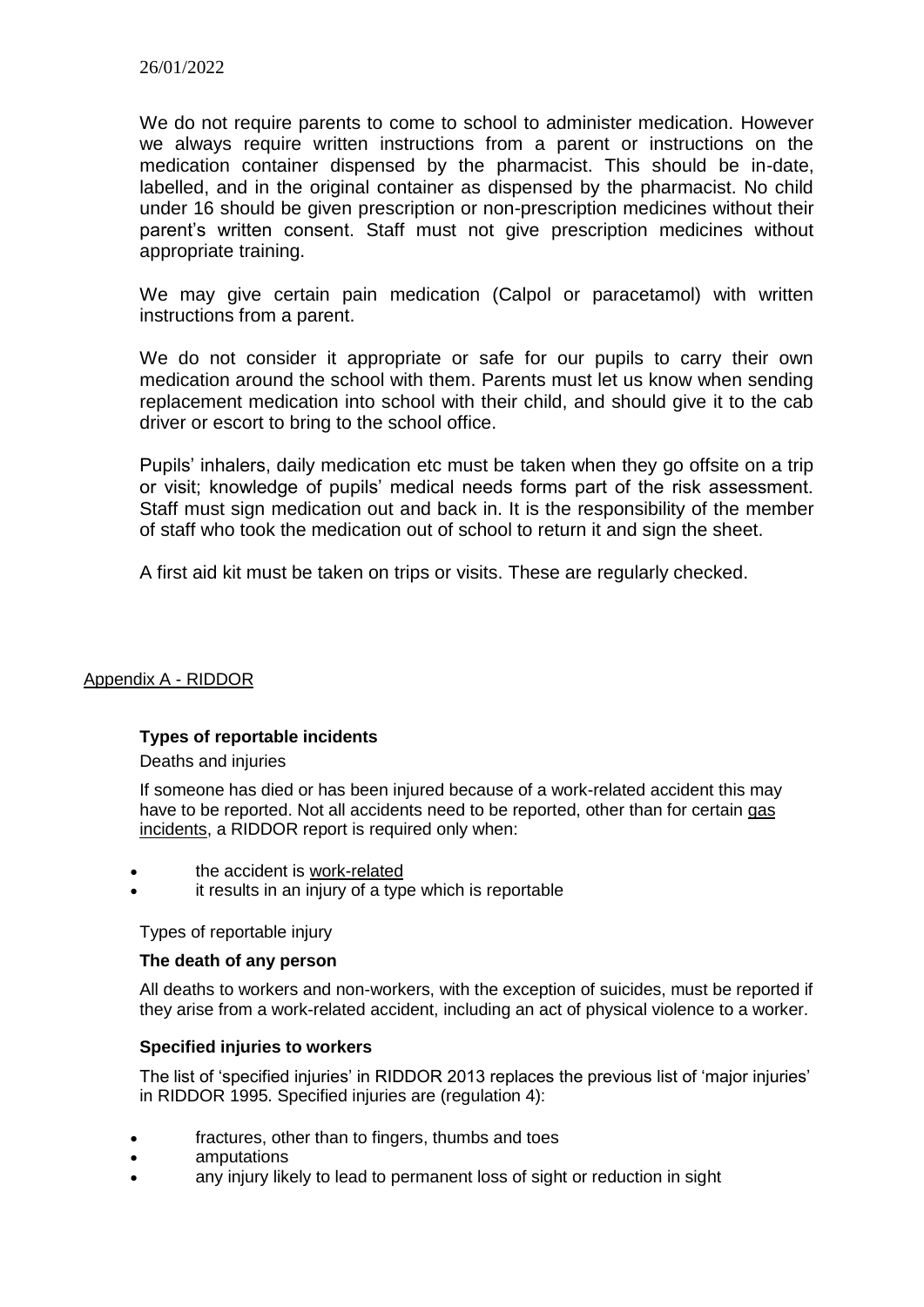- any crush injury to the head or torso causing damage to the brain or internal organs
- serious burns (including scalding) which:
- o covers more than 10% of the body
- o causes significant damage to the eyes, respiratory system or other vital organs
- any scalping requiring hospital treatment
- any loss of consciousness caused by head injury or asphyxia
- any other injury arising from working in an enclosed space which:
	- o leads to hypothermia or heat-induced illness
	- o requires resuscitation or admittance to hospital for more than 24 hours

#### For further guidance on [specified injuries](http://www.hse.gov.uk/riddor/specified-injuries.htm) is available. **Over-seven-day incapacitation of a worker**

Accidents must be reported where they result in an employee or self-employed person being away from work, or unable to perform their normal work duties, for more than seven consecutive days as the result of their injury. This seven day period does not include the day of the accident, but does include weekends and rest days. The report must be made within 15 days of the accident.

### **Over-three-day incapacitation**

**Accidents must be recorded, but not reported where they result in a** worker being incapacitated **for more than three consecutive days**. If you are an employer, who must keep an accident book under the Social Security (Claims and Payments) Regulations 1979, that record will be enough.

#### **Non fatal accidents to non-workers (eg members of the public)**

Accidents to members of the public or others who are not at work must be reported if they result in an injury and the person is taken directly from the scene of the accident to hospital for treatment to that injury. Examinations and diagnostic tests do not constitute 'treatment' in such circumstances.

#### **There is no need to report incidents where people are taken to hospital purely as a precaution when no injury is apparent.**

If the accident occurred at a hospital, the report only needs to be made if the injury is a ['specified injury'](http://www.hse.gov.uk/riddor/reportable-incidents.htm#specified) (see above).

#### Occupational diseases

Employers and self-employed people must report diagnoses of certain occupational diseases, where these are likely to have been caused or made worse by their work: These diseases include (regulations 8 and 9):

- carpal tunnel syndrome;
- severe cramp of the hand or forearm;
- occupational dermatitis;
- hand-arm vibration syndrome:
- occupational asthma;
- tendonitis or tenosynovitis of the hand or forearm;
- any occupational cancer;
- any disease attributed to an occupational exposure to a biological agent.

Further guidance on [occupational diseases](http://www.hse.gov.uk/riddor/occupational-diseases.htm) is available.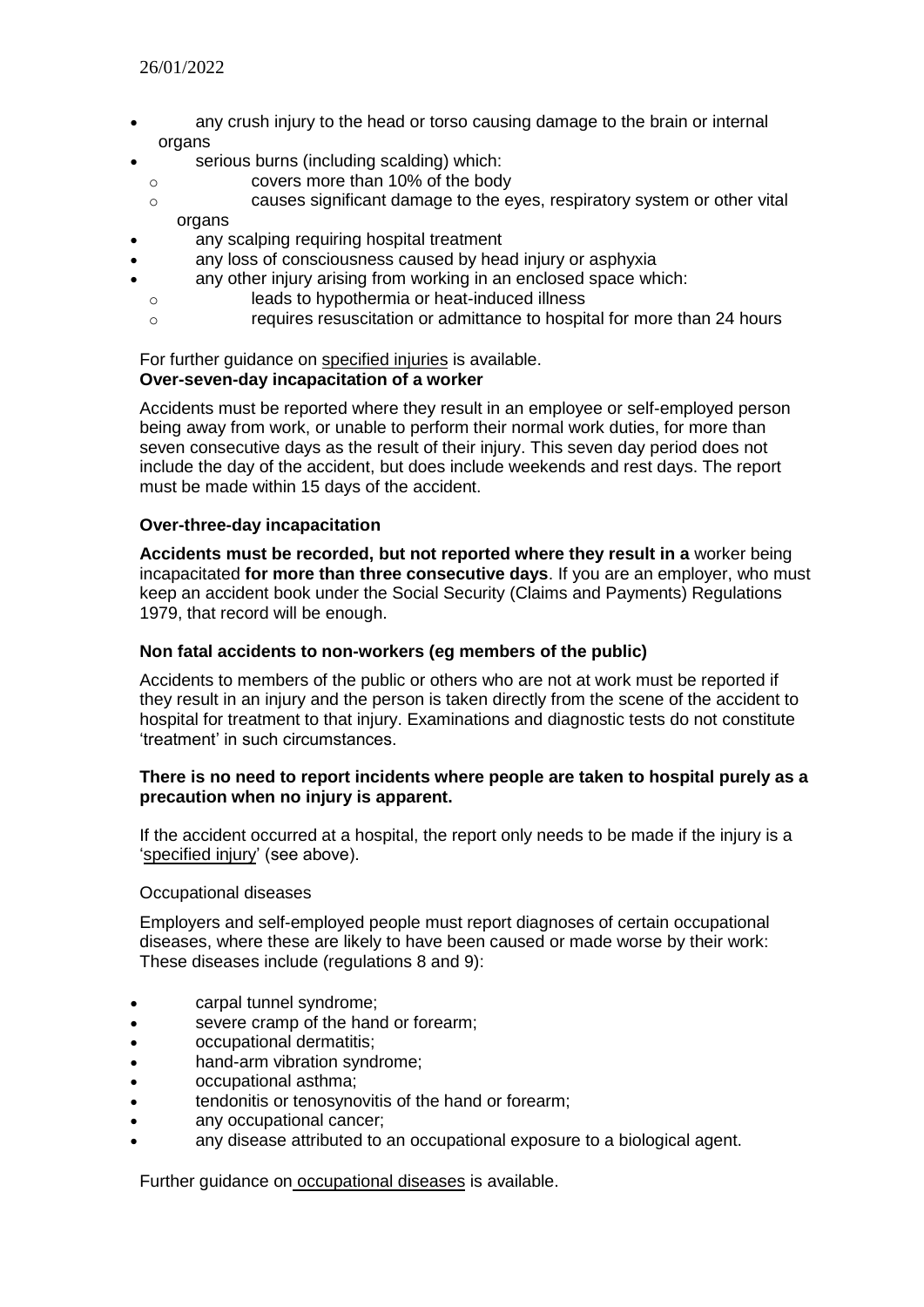Specific guidance is also available for:

- [occupational cancers](http://www.hse.gov.uk/riddor/carcinogens.htm)
- [diseases associated with biological agents](http://www.hse.gov.uk/riddor/carcinogens.htm#agents)

## Dangerous occurrences

Dangerous occurrences are certain, specified near-miss events. Not all such events require reporting. There are 27 categories of dangerous occurrences that are relevant to most workplaces, for example:

- the collapse, overturning or failure of load-bearing parts of lifts and lifting equipment;
- plant or equipment coming into contact with overhead power lines;
- the accidental release of any substance which could cause injury to any person.

# Appendix B - Summary of Ofsted requirements

*'You must notify us about:* 

- the death of a child whilst in your care, or later, as the result of *something that happened while the child was in your care*
- death or serious accident or serious injury to any other person on your *premises (Childcare Register only)*
- serious injuries (please see the section below for the definition of serious *injuries)*
- where a child in your care needs to go to an Accident and Emergency *Department of a hospital (and requires hospitalisation for more than 24 hours), either directly from your provision or later, as the result of something that happened while the child was in your care*
- any significant event that is likely to affect the suitability to care for *children.*

*We define serious injuries as:*

- *broken bones or a fracture*
- ◼ *loss of consciousness*
- *pain that is not relieved by simple pain killers*
- *acute confused state*
- *persistent, severe chest pain or breathing difficulties*
- *amputation*
- dislocation of any major joint including the shoulder, hip, knee, elbow or *spine*
- ◼ *loss of sight (temporary or permanent)*
- chemical or hot metal burn to the eye or any penetrating injury to the eye